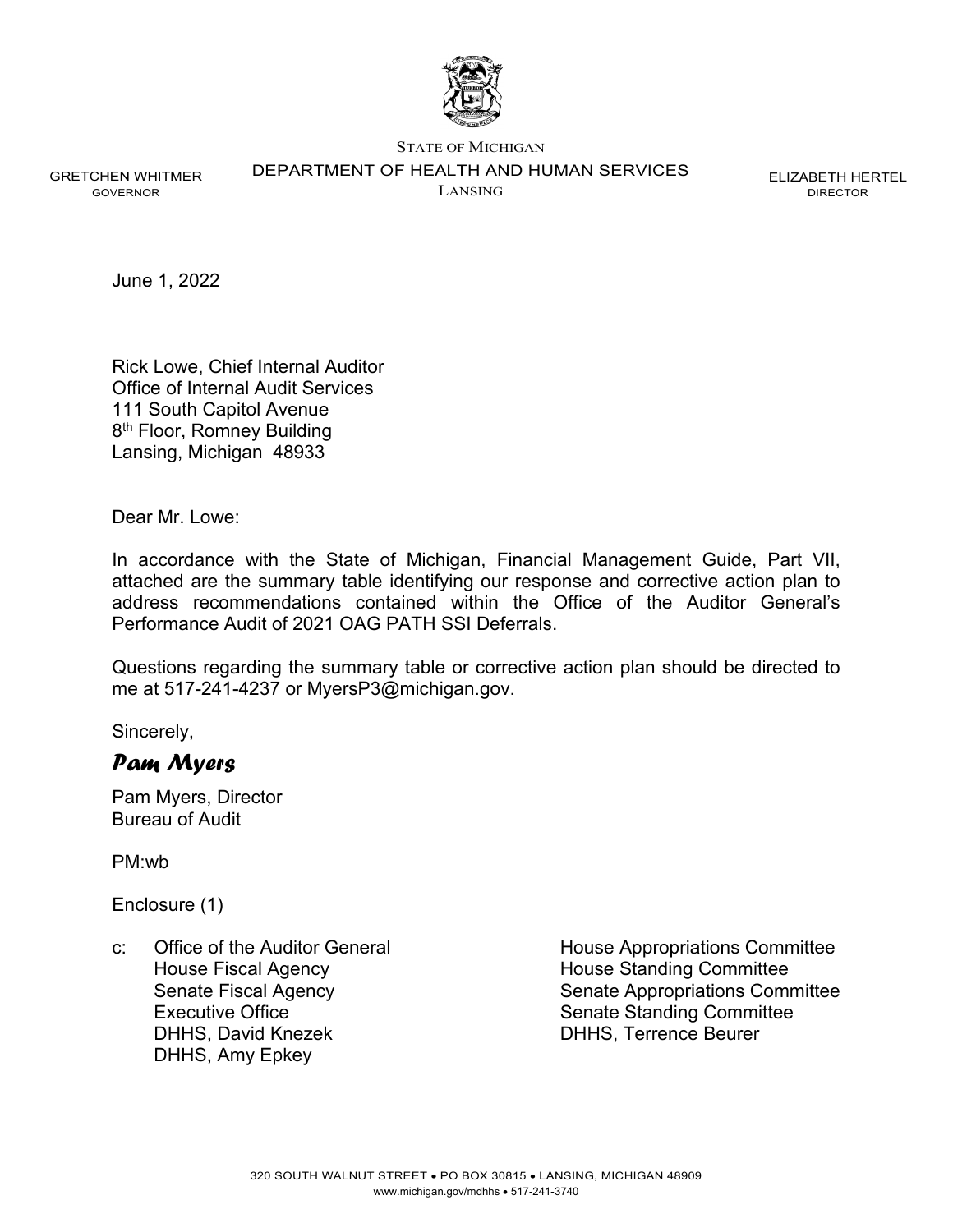

### DEPARTMENT OF HEALTH AND HUMAN SERVICES

AUDIT RESPONSE

Approved: Amy Epkey, Senior Deputy Director Financial Operations Administration Department of Health and Human Services

Date: May 23, 2022

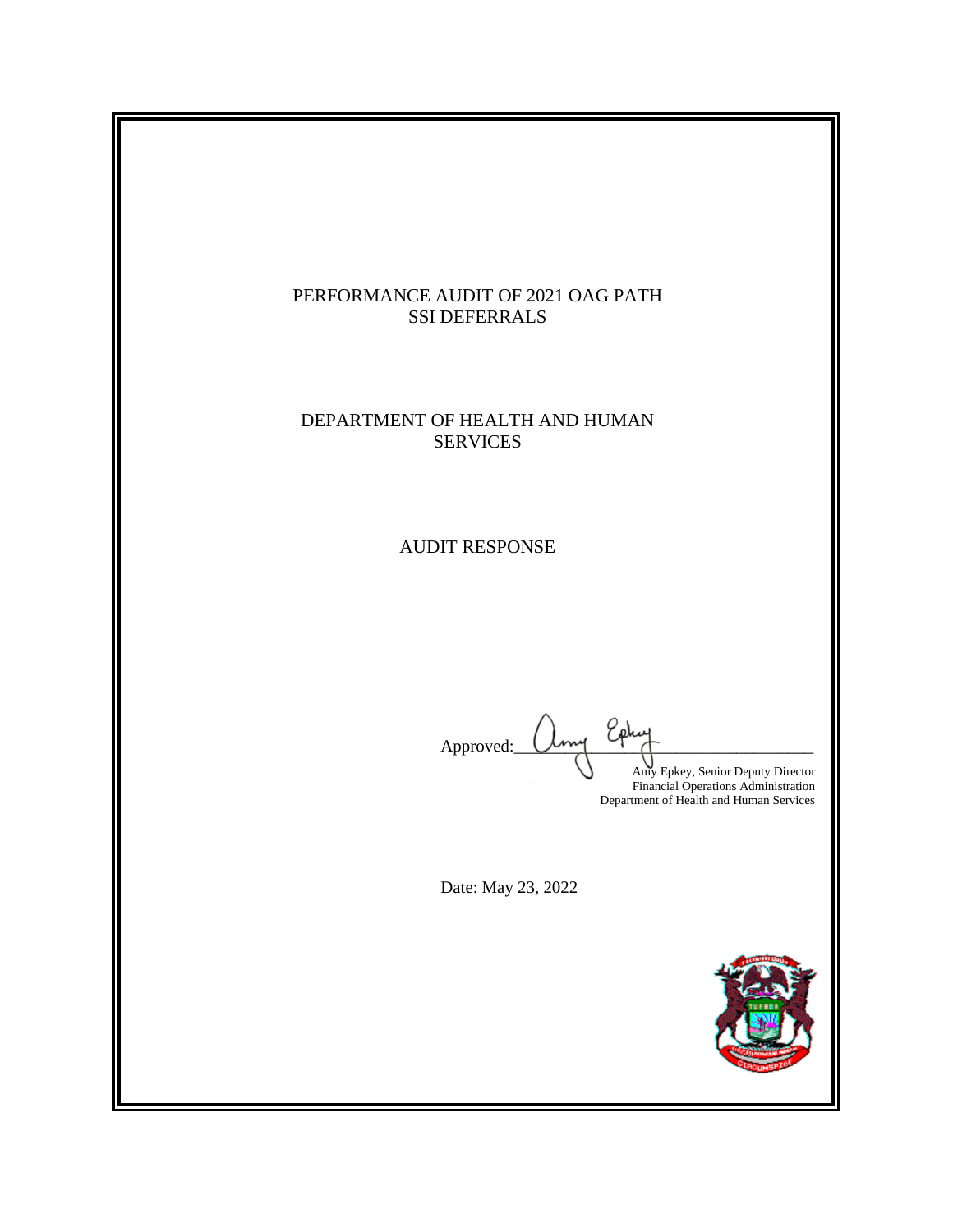# **AUDIT REPORT SUMMARY**

| DEPARTMENT:          | <b>Economic Stability Administration</b> |  |
|----------------------|------------------------------------------|--|
| <b>AUDIT PERIOD:</b> | October 1, 2018 through May 31, 2021     |  |
| <b>REPORT DATED:</b> | January 28, 2022                         |  |

# **DISPOSITION OF AUDIT RECOMMENDATIONS**

| <b>CITATIONS</b> | CITATIONS TO BE      | CITATIONS DHHS DID |
|------------------|----------------------|--------------------|
| COMPLIED WITH    | <b>COMPLIED WITH</b> | NOT AGREE WITH     |
|                  | Finding 1            |                    |